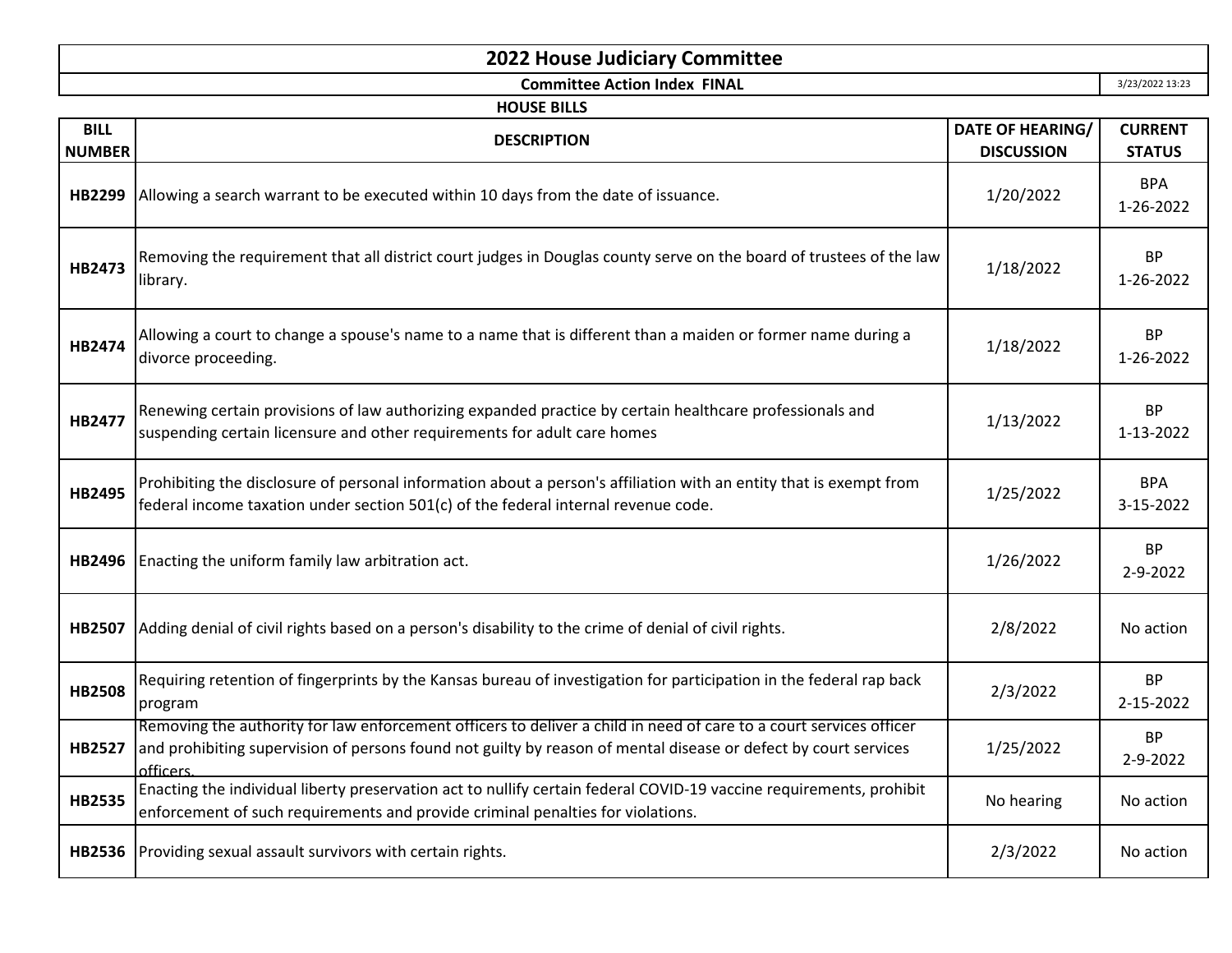| <b>HB2537</b> | Requiring the insurance department to hold a hearing in cases involving an order under the Kansas administrative<br>procedure act.                                                                                                                                         | 2/1/2022   | <b>BP</b><br>2-9-2022   |
|---------------|----------------------------------------------------------------------------------------------------------------------------------------------------------------------------------------------------------------------------------------------------------------------------|------------|-------------------------|
| <b>HB2538</b> | Modifying the time requirement for holding a preliminary hearing and allowing testimony to be presented through<br>two-way electronic audio-visual communication devices                                                                                                   | 2/3/2022   | No action               |
| HB2539        | Creating the crime of violence in the presence of a child and providing criminal penalties for violation thereof.                                                                                                                                                          | No hearing | No action               |
| <b>HB2542</b> | Creating the crime of abuse of a sports official and providing criminal penalties therefor.                                                                                                                                                                                | 2/9/2022   | No action               |
| HB2556        | Prohibiting denial of a petition for expungement due to the petitioner's inability to pay outstanding costs, fees,<br>fines or restitution.                                                                                                                                | 2/7/2022   | <b>BP</b><br>3-8-2022   |
| <b>HB2557</b> | <u>Promoiting the demal or a petition for expungement or a juvenile offense que to the petitioner's mability to pay</u><br>outstanding costs, fees, fines or restitution and authorizing expungement if the juvenile has not committed an<br>ffonce in the provisue two we | 2/7/2022   | No action               |
| <b>HB2574</b> | Establishing a time limitation for awarding compensation for mental health counseling and increasing certain<br>compensation award amounts by the crime victims compensation board.                                                                                        | 2/9/2022   | <b>BP</b><br>2-15-2022  |
| HB2575        | Requiring certain records to be automatically expunged from a person's criminal record.                                                                                                                                                                                    | 2/7/2022   | <b>BPA</b><br>2-17-2022 |
| <b>HB2582</b> | Directing the Kansas department for children and families to share certain information with investigating law<br>enforcement agencies.                                                                                                                                     | 3/3/2022   | <b>BPA</b><br>3-7-2022  |
| HB2603        | Allowing victims of childhood sexual abuse to bring a civil action for recovery of damages caused by such abuse at<br>any time and reviving claims against any party for such damages that occurred on or after July 1, 1984.                                              | No hearing | No action               |
| <b>HB2608</b> | Removing provisions authorizing criminal restitution to be enforced as a civil judgment and authorizing judicial<br>districts to contract for collection services for criminal restitution.                                                                                | 2/15/2022  | <b>BP</b><br>2-17-2022  |
| HB2620        | Creating the crime of interference with the conduct of a hospital, providing criminal penalties for violation thereof<br>and increasing the criminal penalties for battery of a healthcare provider who is employed by a hospital                                          | 2/10/2022  | <b>BPA</b><br>2-15-2022 |
| HB2624        | Increasing the time of an initial restraining order and possible extensions issued in a protection from abuse order or<br>a protection from stalking, sexual assault or human trafficking order                                                                            | No hearing | No action               |
| HB2640        | Creating a new process for criminal forfeiture of property with a value of less than \$100,000 that is used in the<br>commission of certain crimes or is proceeds                                                                                                          | 2/16/2022  | No action               |
| HB2642        | Allowing a proposition related to the method of selecting judges of the district court to be submitted to the voters<br>more than once every eight years. (less)                                                                                                           | No hearing | No action               |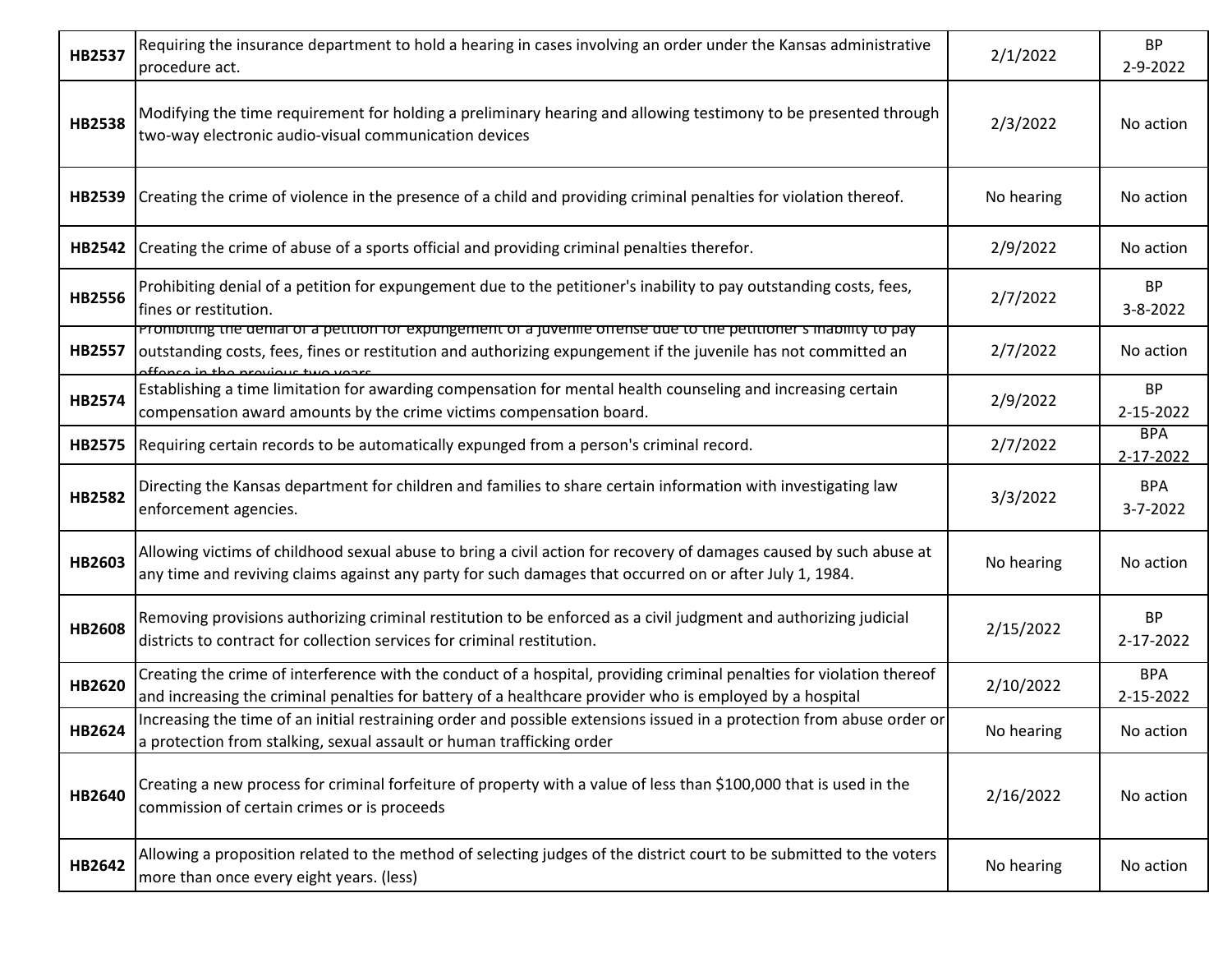| HB2647        | Adding a parent's history of committing child sexual abuse to the factors the court shall consider in awarding legal<br>custody, residency and parenting time of a child and creating a rebuttable presumption that it is not in the best<br>interest of the child to have parenting time granted to a parent who is subject to certain sex offender registration<br>requirements.                                                                                                              | No hearing | No action              |
|---------------|-------------------------------------------------------------------------------------------------------------------------------------------------------------------------------------------------------------------------------------------------------------------------------------------------------------------------------------------------------------------------------------------------------------------------------------------------------------------------------------------------|------------|------------------------|
| <b>HB2648</b> | Requiring a criminal conviction for civil asset forfeiture, remitting proceeds from civil asset forfeiture to the state<br>general fund and removing provisions making motor vehicles with altered vehicle identification numbers<br>contraband                                                                                                                                                                                                                                                 | 2/16/2022  | No action              |
| HB2651        | Allowing a person to petition the court for a payment plan to pay traffic fees, fines and court costs.                                                                                                                                                                                                                                                                                                                                                                                          | No hearing | No action              |
| HB2652        | Continuing the governmental response to the COVID-19 pandemic in Kansas by extending the expanded use of<br>telemedicine, the authority of the board of healing arts to grant certain temporary emergency licenses, the<br>suspension of certain requirements related to medical care facilities and immunity from civil liability for certain<br>healthcare providers, certain persons conducting business in this state and covered facilities for COVID-19 claims<br>until January 20, 2023. | 2/14/2022  | No action              |
| <b>HB2668</b> | Prohibiting certain restrictions on freedom of worship by governmental entities and public officials, limiting related<br>state of disaster emergency powers of the governor and state of local disaster emergency powers of counties and<br>cities and limiting related powers of the secretary of health and environment and local health officers                                                                                                                                            | No hearing | No action              |
| HB2670        | Prohibiting certain acts by business entities, governmental entities or public officials based upon a person's<br>vaccination status or possession of an immunity passport, amending the Kansas act against discrimination to define<br>unlawful employment practices related to vaccination status or possession of an immunity passport and limiting<br>powers of the secretary of health and environment and local health officers.                                                          | No hearing | No action              |
| HB2674        | Requiring a forfeiture of an appearance bond to be set aside in certain circumstances.                                                                                                                                                                                                                                                                                                                                                                                                          | 3/3/2022   | <b>BPA</b><br>3-7-2022 |
| HB2679        | Prohibiting certain restrictions on the operation of private businesses by governmental entities and public officials,<br>limiting related state of disaster emergency powers of the governor and state of local disaster emergency powers<br>of counties and cities and limiting related powers of the secretary of health and environment and local health<br>officers.                                                                                                                       | No hearing | No action              |
| HB2694        | Enacting the third party litigation financing consumer protection act to require regulation of litigation financing.                                                                                                                                                                                                                                                                                                                                                                            | 2/15/2022  | No action              |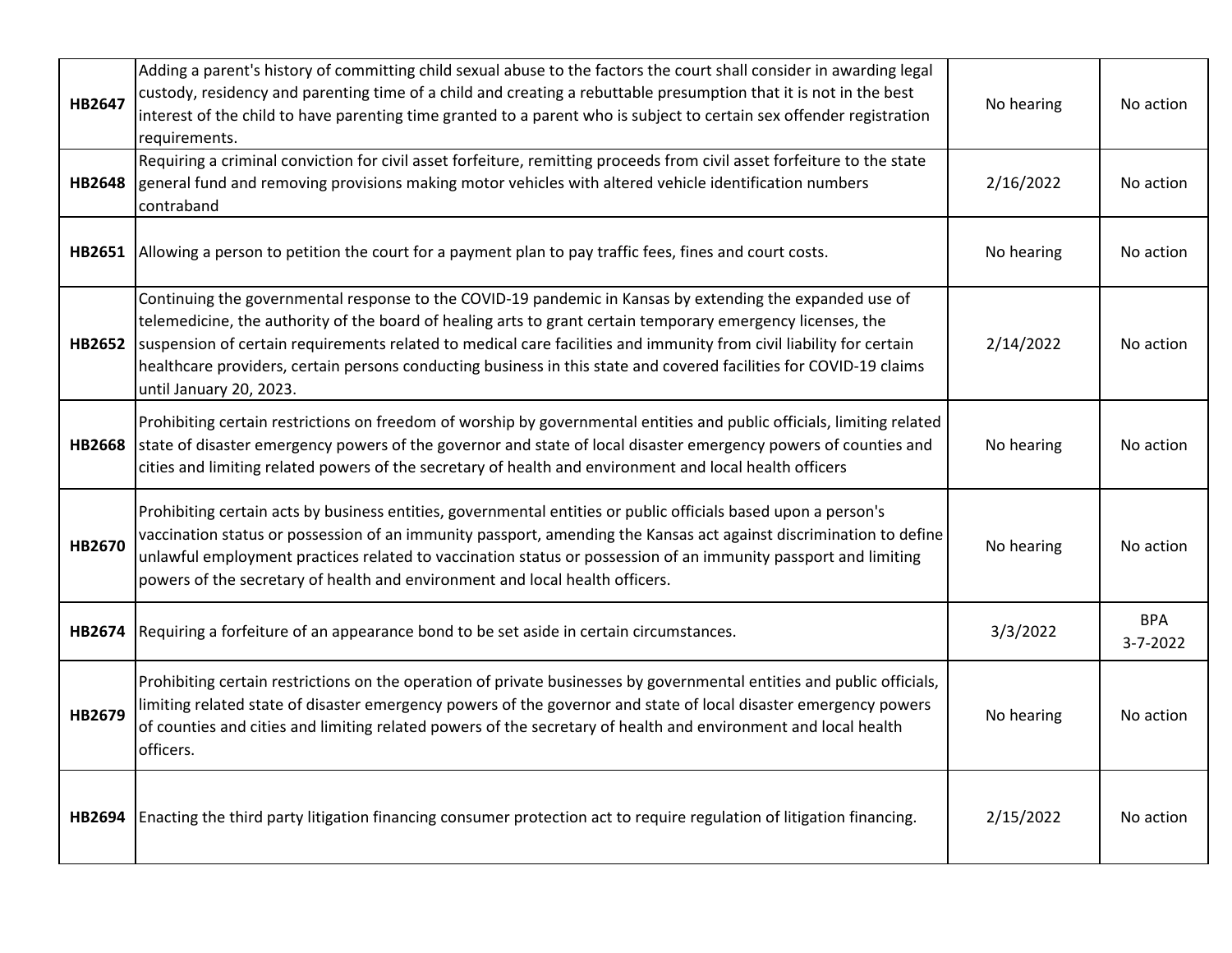| HB2697        | Making changes to the process for evaluating and treating people who are undergoing evaluation for competency<br>to stand trial and allowing such evaluation and treatment at various facilities                                                                                                                                                                                        | 2/17/2022  | <b>BPA</b><br>3-16-2022 |
|---------------|-----------------------------------------------------------------------------------------------------------------------------------------------------------------------------------------------------------------------------------------------------------------------------------------------------------------------------------------------------------------------------------------|------------|-------------------------|
| <b>HB2725</b> | Creating a presumption that joint legal custody in temporary parenting plans are in the bests interests of a child<br>and defining related terms under the Kansas family law code                                                                                                                                                                                                       | No hearing | No action               |
| HB2730        | Prohibiting certain restrictions on freedom of worship by governmental entities and public officials, limiting related<br>state of disaster emergency powers of the governor and state of local disaster emergency powers of counties and<br>cities, limiting related powers of the secretary of health and environment and limiting local health officers to<br>making recommendations | No hearing | No action               |
| HB2736        | Limiting the liability of optometrists and ophthalmologists who report information to the division of vehicles<br>relating to a person's vision.                                                                                                                                                                                                                                        | 3/15/2022  | No action               |
| HR6019        | Supporting the Team Roc lawsuit against the Kansas City, Kansas Police Department.                                                                                                                                                                                                                                                                                                      | No hearing | No action               |

## **SENATE BILLS**

| <b>SB141</b>        | Enacting the Kansas uniform directed trust act.                                                                                                                                                                                                                                                                                                                                                                                                                                                          | 3/2/2022   | <b>BP</b><br>$3 - 3 - 2022$           |
|---------------------|----------------------------------------------------------------------------------------------------------------------------------------------------------------------------------------------------------------------------------------------------------------------------------------------------------------------------------------------------------------------------------------------------------------------------------------------------------------------------------------------------------|------------|---------------------------------------|
| Sub<br><b>SB286</b> | Substitute for SB 286 by Committee on Judiciary – Enacting the COVID-19 business relief act to provide funds for<br>H Sub for limpacted businesses, create the COVID-19 business relief fund and the COVID-19 business relief claims board,<br>provide for administration of this act by the attorney general and require certain counties to establish and<br>administer a county COVID-19 business relief fund and certain cities to establish and administer a city COVID-19<br>business relief fund. | No hearing | <b>BP</b><br>2-17-2022                |
| <b>SB367</b>        | Requiring officers to file copies of receipts with the court when property is seized under a search warrant and<br>providing requirements and procedures for destruction or disposition of dangerous drugs and return or disposition<br>lof weapons.                                                                                                                                                                                                                                                     | 3/8/2022   | <b>BP</b><br>3-15-2022                |
| <b>SB395</b>        | Protecting private property from unauthorized access by certain government officials and unauthorized<br>surveillance.                                                                                                                                                                                                                                                                                                                                                                                   | 3/7/2022   | Action started<br>Tabled<br>3-15-2022 |